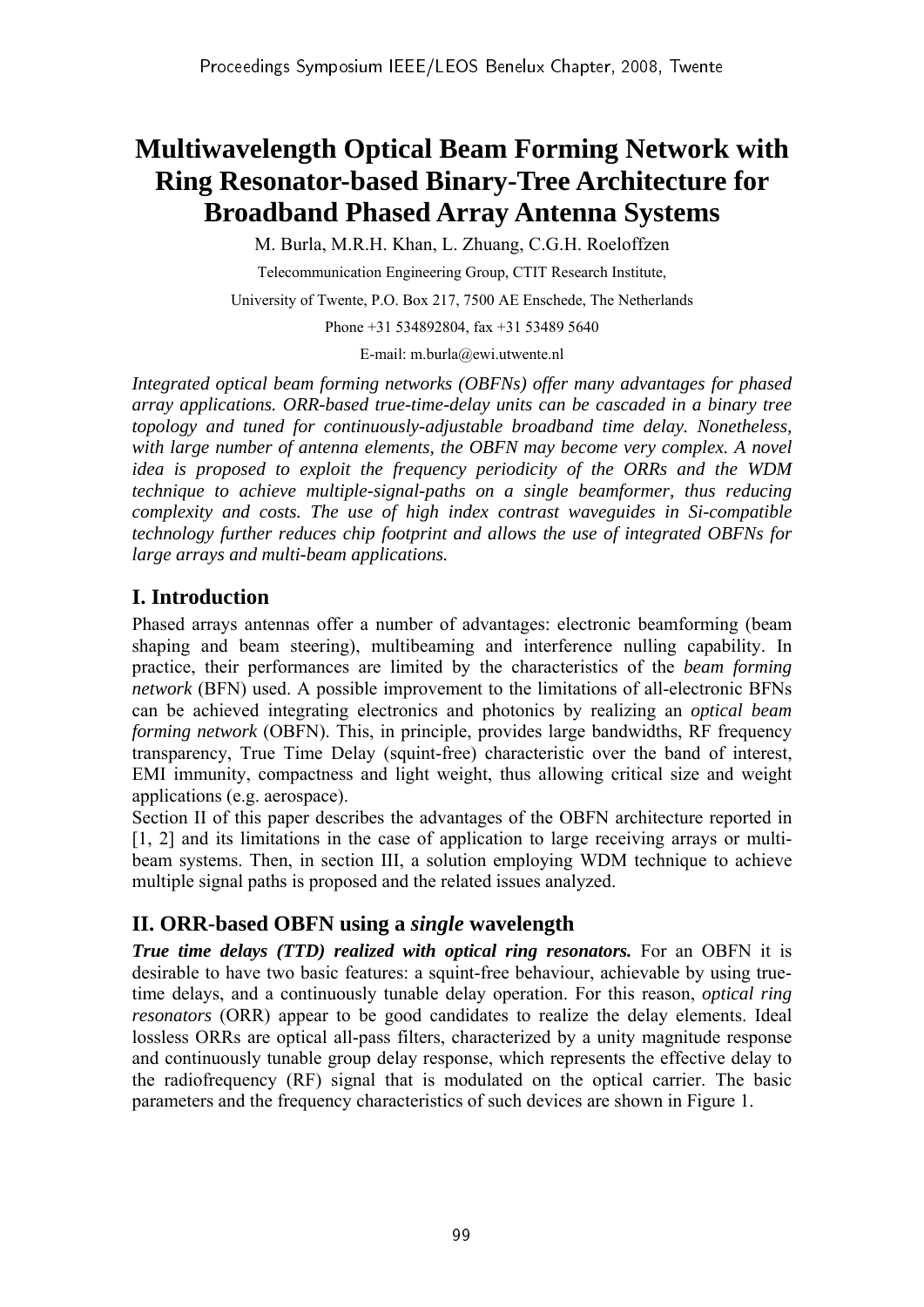

Figure 1. Optical ring resonator (ORR) used as true time delay (TTD) unit. Tuning parameters (a) and spectral characteristics (b).

The peak delay value is determined by the coupling coefficient  $\kappa$ , while its position can be tuned by varying the additional round-trip phase shift  $\phi$  of the ring. The delay element has a *periodic* group delay response, with the delay peaks centred at the resonance frequencies. The third parameter, the round-trip time *T*, determines the free spectral range *(FSR)*, that is, the frequency separation between two adjacent resonances, whose value is

$$
FSR = \frac{1}{T} \text{ [Hz]}.
$$
 (1)

This delay element, being a resonator, shows an inherent trade-off between peak delay and bandwidth. However, as proved in [2], the bandwidth of the delay element can be increased by cascading multiple ORR sections (Figure 2): the group delay responses of the individual sections will simply add up and the total delay response can be flattened by properly tuning the ring parameters. The drawback is the increase in complexity and required chip area.



Figure 2. Cascaded optical ring resonators (ORR) are used to increase the band of the TTD unit.

*ORR-based OBFN.* These devices can be integrated in a single chip with the control electronics to obtain the OBFN. This is a N-by-1 network where each input is properly delayed and then combined with the others. To reduce the number of tuning elements, a binary-tree topology (Figure 3) was considered in [1], instead of a straightforward parallel OBFN.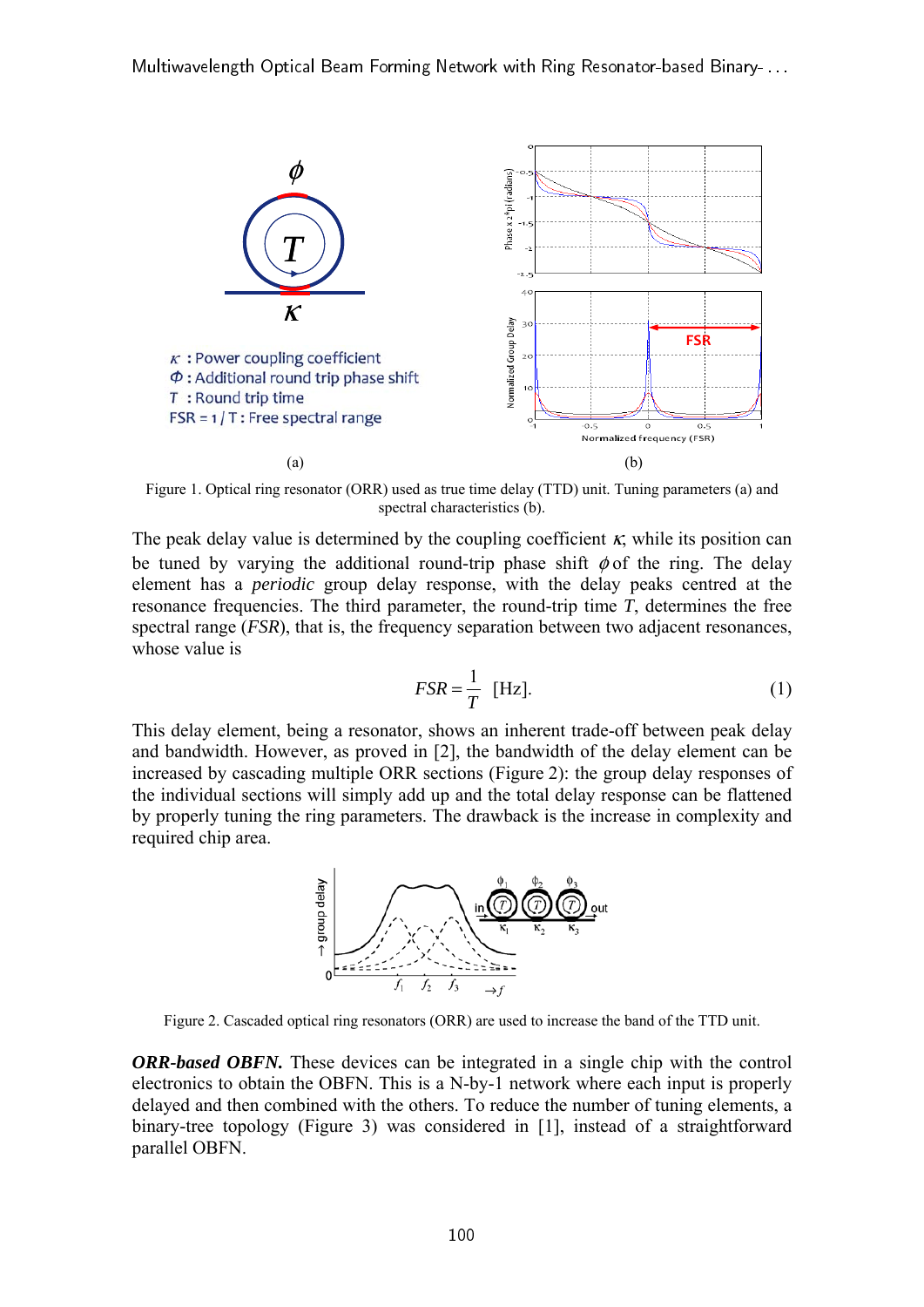

Figure 3. OBFN binary-tree topology (a), layout (b) and picture (c).

The OBFN has been fabricated using the CMOS-compatible Si-based  $TriPlex^{TM}$ waveguide technology [3]. The parameters are thermo-optically tuned by using two heaters for each ring, one heater for each splitter and one for each phase shifter for a total of 31 heaters for an 1x8 OBFN. Each heater has an average power consumption of 0.25 W.

*Limitations for large arrays and for multi-beaming.* In many typical applications of phased-array antennas, like space communications and radioastronomy, the signal powers are typically very low, and also a narrow antenna beam is required. This requires large receiving surface, that is, large arrays with many elements, since grating lobes may appear for certain scanning angles (in conventional arrays) if the distance between the elements goes beyond half-wavelength. In this case, even using a binarytree topology, the OBFN may become very complex, especially considering the total number of heaters required. The same problem appears when a system capable of multiple, independent beams is desired.

#### **III. ORR-based OBFN using** *multiple* **wavelengths**

To overcome the limitations described above, the challenge is to modify the binary-tree topology in such a way to realize an OBFN capable to be scaled to hundreds or thousands of antenna radiators, while keeping a low system complexity and cost.

The basic idea is to create multiple signal paths on the same beamformer. In this way, a single delay line carries the signal of different antenna elements, thus significantly reducing the network complexity and, in turn, the number of rings and heaters required. This idea is made possible by the exploitation of the frequency-periodic behaviour of the ORRs used as TTD units. As seen before, a ring is characterized by its *FSR*, that is fixed by the round trip time *T*. In this sense, the ring is frequency "transparent": it delays the signals in each of these frequency bands, spaced by the *FSR*, of the same amount, independently from the RF signals. Then, by using multi-wavelength lasers and fast integrated modulators, it is possible to multiplex signals from different antenna elements on a single path, delaying them of the same amount. This multiplexing technique is an optical wavelength division multiplexing (WDM). This solution appears particularly interesting in the particular but very common situation of N-by-N planar arrays with *separable illumination* [4]. In this case, the array factor *F*(θ, φ) can be written as

$$
F(\theta, \varphi) = F_x(\theta, \varphi) \cdot F_y(\theta, \varphi)
$$
 (2)

This means that the array factor can be defined by separately defining the delays between the horizontal subarrays, and then between the vertical subarrays.

In this case, the architecture of the beamformer can be greatly simplified applying the WDM technique, as shown in the Figure 4.